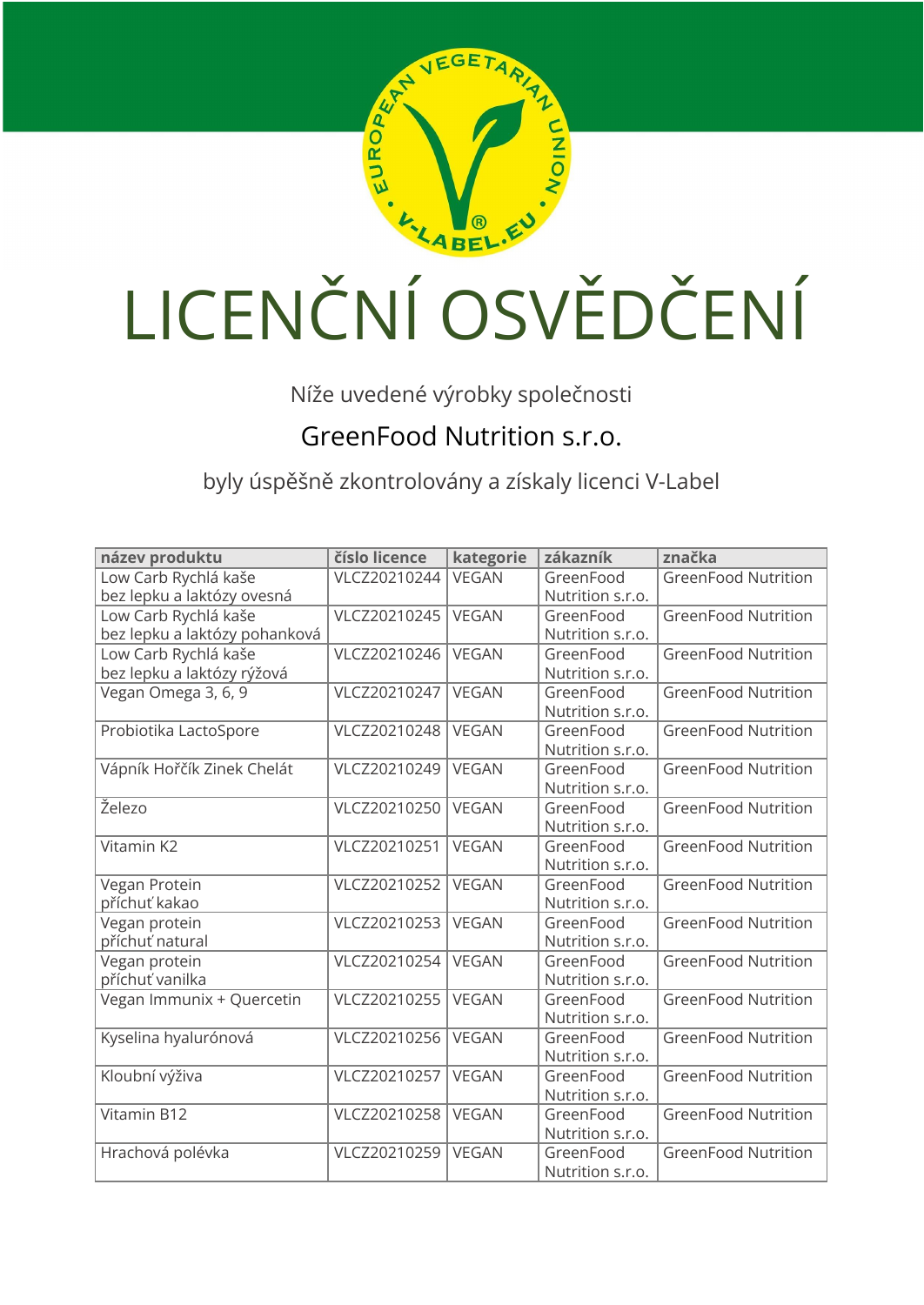

| Selen                                      | VLCZ20210260 | VEGAN        | GreenFood<br>Nutrition s.r.o. | <b>GreenFood Nutrition</b> |
|--------------------------------------------|--------------|--------------|-------------------------------|----------------------------|
| CandiFlora                                 | VLCZ20210261 | <b>VEGAN</b> | GreenFood                     | <b>GreenFood Nutrition</b> |
|                                            |              |              | Nutrition s.r.o.              |                            |
| B-complex                                  | VLCZ20210262 | <b>VEGAN</b> | GreenFood                     | <b>GreenFood Nutrition</b> |
|                                            |              |              | Nutrition s.r.o.              |                            |
| Magnesium Chelate                          | VLCZ20210263 | <b>VEGAN</b> | GreenFood                     | <b>GreenFood Nutrition</b> |
|                                            |              |              | Nutrition s.r.o.              |                            |
| MultiVitamin Chelate                       | VLCZ20210264 | <b>VEGAN</b> | GreenFood                     | <b>GreenFood Nutrition</b> |
| for women                                  |              |              | Nutrition s.r.o.              |                            |
| Enzymy Opti7digest                         | VLCZ20210265 | <b>VEGAN</b> | GreenFood                     | <b>GreenFood Nutrition</b> |
|                                            |              |              | Nutrition s.r.o.              |                            |
| L-tryptophan + vitamin B6                  | VLCZ20210266 | <b>VEGAN</b> | GreenFood                     | <b>GreenFood Nutrition</b> |
|                                            |              |              | Nutrition s.r.o.              |                            |
| Fat Burner                                 | VLCZ20210267 | <b>VEGAN</b> | GreenFood                     | <b>GreenFood Nutrition</b> |
|                                            |              |              | Nutrition s.r.o.              |                            |
| Beauty hair & Skin                         | VLCZ20210268 | <b>VEGAN</b> | GreenFood                     | <b>GreenFood Nutrition</b> |
|                                            |              |              | Nutrition s.r.o.              |                            |
| Performance VitaMin Citrate                | VLCZ20210269 | <b>VEGAN</b> | GreenFood                     | <b>GreenFood Nutrition</b> |
| Mango                                      |              |              | Nutrition s.r.o.              |                            |
| Performance VitaMin Citrate                | VLCZ20210270 | <b>VEGAN</b> | GreenFood                     | <b>GreenFood Nutrition</b> |
| Melon                                      |              |              | Nutrition s.r.o.              |                            |
| Performance VitaMin Citrate                | VLCZ20210271 | <b>VEGAN</b> | GreenFood                     | <b>GreenFood Nutrition</b> |
| Raspberry                                  |              |              | Nutrition s.r.o.              |                            |
| Performance VitaMin Citrate                | VLCZ20210272 | <b>VEGAN</b> | GreenFood                     | <b>GreenFood Nutrition</b> |
| Tangerine                                  |              |              | Nutrition s.r.o.              |                            |
| Performance Women Fat loss                 | VLCZ20210273 | <b>VEGAN</b> | GreenFood                     | <b>GreenFood Nutrition</b> |
| accelerator Raspberry                      |              |              | Nutrition s.r.o.              |                            |
| Performance Women Fat loss                 | VLCZ20210274 | <b>VEGAN</b> | GreenFood                     | <b>GreenFood Nutrition</b> |
| accelerator Mango                          |              |              | Nutrition s.r.o.              |                            |
| Performance Women Fat loss                 | VLCZ20210275 | <b>VEGAN</b> | GreenFood                     | <b>GreenFood Nutrition</b> |
| accelerator Melon                          |              |              | Nutrition s.r.o.              |                            |
| Performance Women Fat loss                 | VLCZ20210276 | <b>VEGAN</b> | GreenFood                     | <b>GreenFood Nutrition</b> |
| accelerator Tangerine                      |              |              | Nutrition s.r.o.              |                            |
| Jód                                        | VLCZ20210277 | <b>VEGAN</b> | GreenFood                     | <b>GreenFood Nutrition</b> |
|                                            |              |              | Nutrition s.r.o.              |                            |
| Quercetín                                  | VLCZ20210278 | <b>VEGAN</b> | GreenFood                     | <b>GreenFood Nutrition</b> |
|                                            |              |              | Nutrition s.r.o.              |                            |
| Vegan Vitamin D3                           | VLCZ20210279 | <b>VEGAN</b> | GreenFood                     | <b>GreenFood Nutrition</b> |
|                                            |              |              | Nutrition s.r.o.              |                            |
| Vegan Protein Mango                        | CZ0015-0076  | <b>VEGAN</b> | GreenFood                     | <b>GreenFood Nutrition</b> |
|                                            |              |              | Nutrition s.r.o.              |                            |
| Vegan Protein Cappuccino                   | CZ0015-0077  | <b>VEGAN</b> | GreenFood                     | <b>GreenFood Nutrition</b> |
|                                            |              |              | Nutrition s.r.o.              |                            |
| Vegan Protein Jahoda-Banán                 | CZ0015-0078  | <b>VEGAN</b> | GreenFood                     | <b>GreenFood Nutrition</b> |
|                                            |              |              | Nutrition s.r.o.              |                            |
| Vegan proteinová kaše<br>pohanková - kakao | CZ0015-0193  | <b>VEGAN</b> | GreenFood                     | <b>GreenFood Nutrition</b> |
|                                            |              |              | Nutrition s.r.o.              |                            |